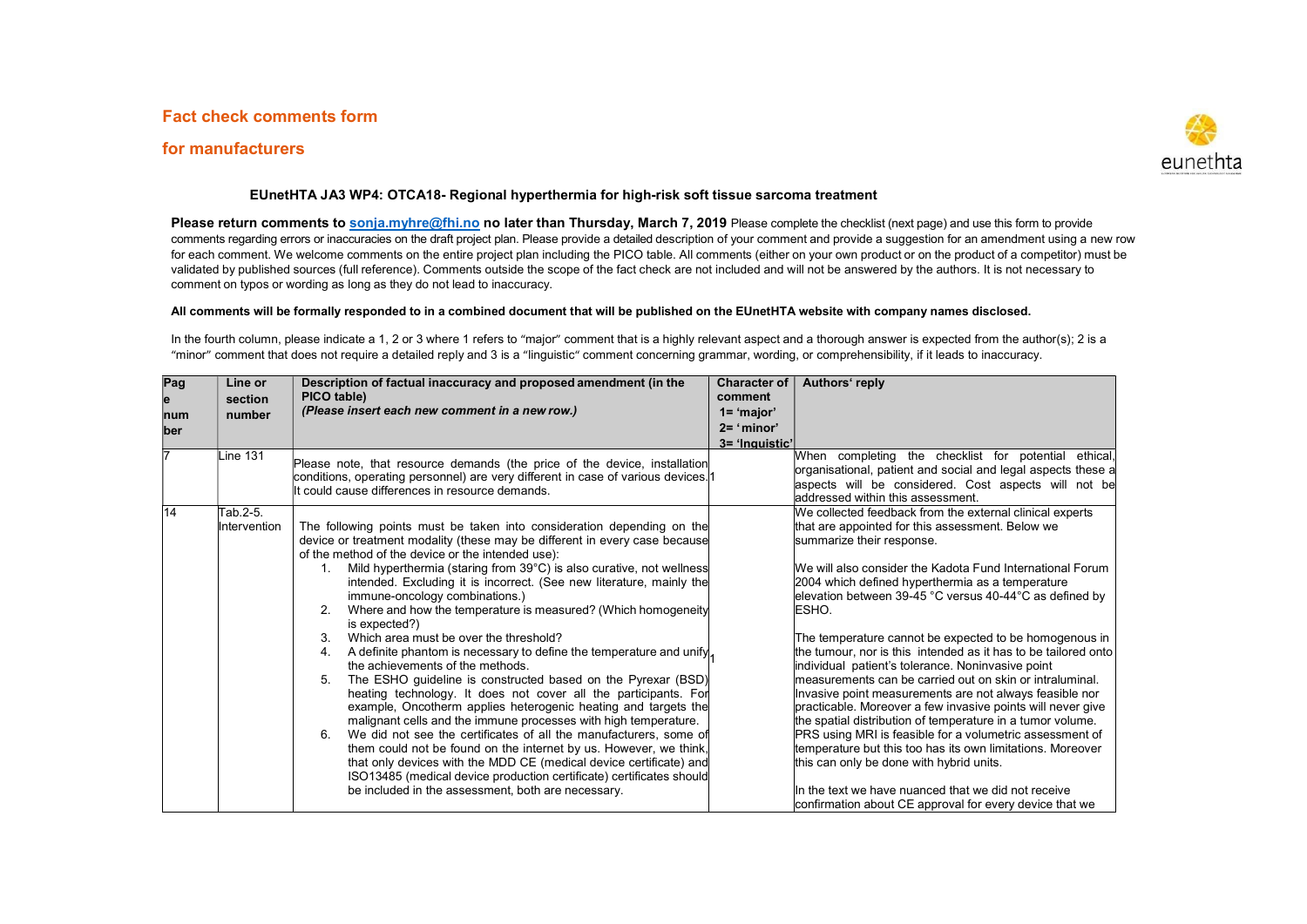|                 |                      |                                                                                                                                                                                                                                                                                                                                                                                                                                                                                                                                                                                                                                                                                                                                                                                                                                                                                                                                                                                                                                                          | identified. EUnetHTA only requires CE approval and relies<br>on the assessments made by the notified bodies that are<br>accredited by EU-member states to assess whether the<br>device conforms to the relevant EU directives which define<br>the standards for medical devices.                                                                                                                                                                                                                                                                                                                                 |
|-----------------|----------------------|----------------------------------------------------------------------------------------------------------------------------------------------------------------------------------------------------------------------------------------------------------------------------------------------------------------------------------------------------------------------------------------------------------------------------------------------------------------------------------------------------------------------------------------------------------------------------------------------------------------------------------------------------------------------------------------------------------------------------------------------------------------------------------------------------------------------------------------------------------------------------------------------------------------------------------------------------------------------------------------------------------------------------------------------------------|------------------------------------------------------------------------------------------------------------------------------------------------------------------------------------------------------------------------------------------------------------------------------------------------------------------------------------------------------------------------------------------------------------------------------------------------------------------------------------------------------------------------------------------------------------------------------------------------------------------|
| 16              | Tab.2-5.<br>Outcomes | The overall survival as the main endpoint is one of the main goals<br>1.<br>but only with a good quality of life (we cannot accept that we increase<br>lifetime, but the patient has to go to intensive care for the rest of<br>his/her life)<br>2.<br>Burning as a minor or major event should be considered (due to the<br>hyperthermia method)                                                                                                                                                                                                                                                                                                                                                                                                                                                                                                                                                                                                                                                                                                        | 1. Both overall survival and health related quality of life are<br>included as outcomes<br>2. We will report all types of adverse events, including burns.                                                                                                                                                                                                                                                                                                                                                                                                                                                       |
| 10              | References           | We think, that the mentioned references are one-sided. Private doctors and<br>patients often do not have the opportunity to access pubmed listed articles,<br>therefore, most of the manufacturers publish their studies in open-access<br>journals. Also, those manufacturers, who developed their devices with the help<br>of the EU or national funds have an obligation to make their publications<br>accessible by anyone. It would only be correct if the references published in<br>open-access Journals were also included, because these are readable by both<br>the private doctors and patients. It would be wise to ask manufacturers to send<br>their open-access publications, and these could also be evaluated by the<br>authors and experts of this assessment.                                                                                                                                                                                                                                                                         | This assessment will include all relevant papers (as defined<br>in the scope of the assessment), including studies that are<br>published in open-access journals. Pubmed and other<br>bibliographic databases include a large amount of open-<br>access articles. Within EUnetHTA assessments it is a<br>standard procedure to ask manufacturers to send any<br>published clinical studies/clinical data and any unpublished<br>but non-confidential data about their device(s).                                                                                                                                 |
| 15              |                      | Device name: Celsius TCS device                                                                                                                                                                                                                                                                                                                                                                                                                                                                                                                                                                                                                                                                                                                                                                                                                                                                                                                                                                                                                          | Corrected.                                                                                                                                                                                                                                                                                                                                                                                                                                                                                                                                                                                                       |
| 14              | 152                  | The Population intended to treat includes "the various types of soft tissue<br>sarcoma in different locations, i.e. extremity, trunk, head and neck." Please<br>consider that Sarcomas of the extremity and Head& Neck can be treated also<br>with ALBA ON4000 and BSD 500 system. ALBA ON 4000 in particular is<br>working at 434 MHz, allowing for heating up to 4 cm of depth. Applicators of<br>different sizes allow for the treatment of different target size areas. Please<br>find enclosed the ALBA ON4000 brochure and see a paper [1] where<br>sarcomas up to 4 cm of depth have been treated with the device.                                                                                                                                                                                                                                                                                                                                                                                                                                | We collected feedback from the external clinical experts<br>that are appointed for this assessment, who responded that<br>these could be used as long as they can heat to the needed<br>tumour depth. We will follow up on this during the<br>lassessment.                                                                                                                                                                                                                                                                                                                                                       |
|                 |                      | 1: Gabriele P, Ferrara T, Baiotto B, Garibaldi E, Marini PG, Penduzzu G,<br>Giovannini V, Bardati F, Guiot C. Radio hyperthermia for re-treatment of<br>superficial tumours. Int J Hyperthermia. 2009 May;25(3):189-98. doi:<br>10.1080/02656730802669593. PubMed PMID: 19212860.                                                                                                                                                                                                                                                                                                                                                                                                                                                                                                                                                                                                                                                                                                                                                                        |                                                                                                                                                                                                                                                                                                                                                                                                                                                                                                                                                                                                                  |
| $\overline{14}$ | $\overline{152}$     | The authors describe the intervention almost correctly. Only the parts related 1<br>to the ESHO quidelines and classification of technologies (next row) should<br>be improved. With regards to ESHO guidelines, the authors correctly state<br>that "Hyperthermia treatment aims to increase the temperature in target<br>tissue to levels above normal systemic temperature. Quality assurance<br>quidelines for regional hyperthermia recognized by the European Society for<br>Hyperthermic Oncology (ESHO) define 40 °C as the temperature where the<br>treatment starts, while the temperature in the target tissue should not exceed<br>44 °C." But it should be taken into account that ESHO guidelines also state<br>the following:<br>" The proven effectiveness of hyperthermia in clinical studies relies<br>exclusively on its thermal effect on tumours. For this reason hyperthermia<br>treatments must be conducted using hyperthermia devices that are<br>technically capable of controlled heating of a specific target volume defined | Within the analysis we will account for temperature<br>parameters in target tissues that do not adhere with the<br>criteria formulated in the ESHO guidelines. For this purpose<br>we have stated to conduct a subgroup analysis based on:<br>Outcomes of studies that report the temperature within the<br>target tissue that is in the acceptable range versus the<br>effect of studies that either did not report temperature or<br>reported temperature outside of acceptable range.<br>We have further specified this statement by referring to the<br>ESHO guidelines as to what is considered acceptable. |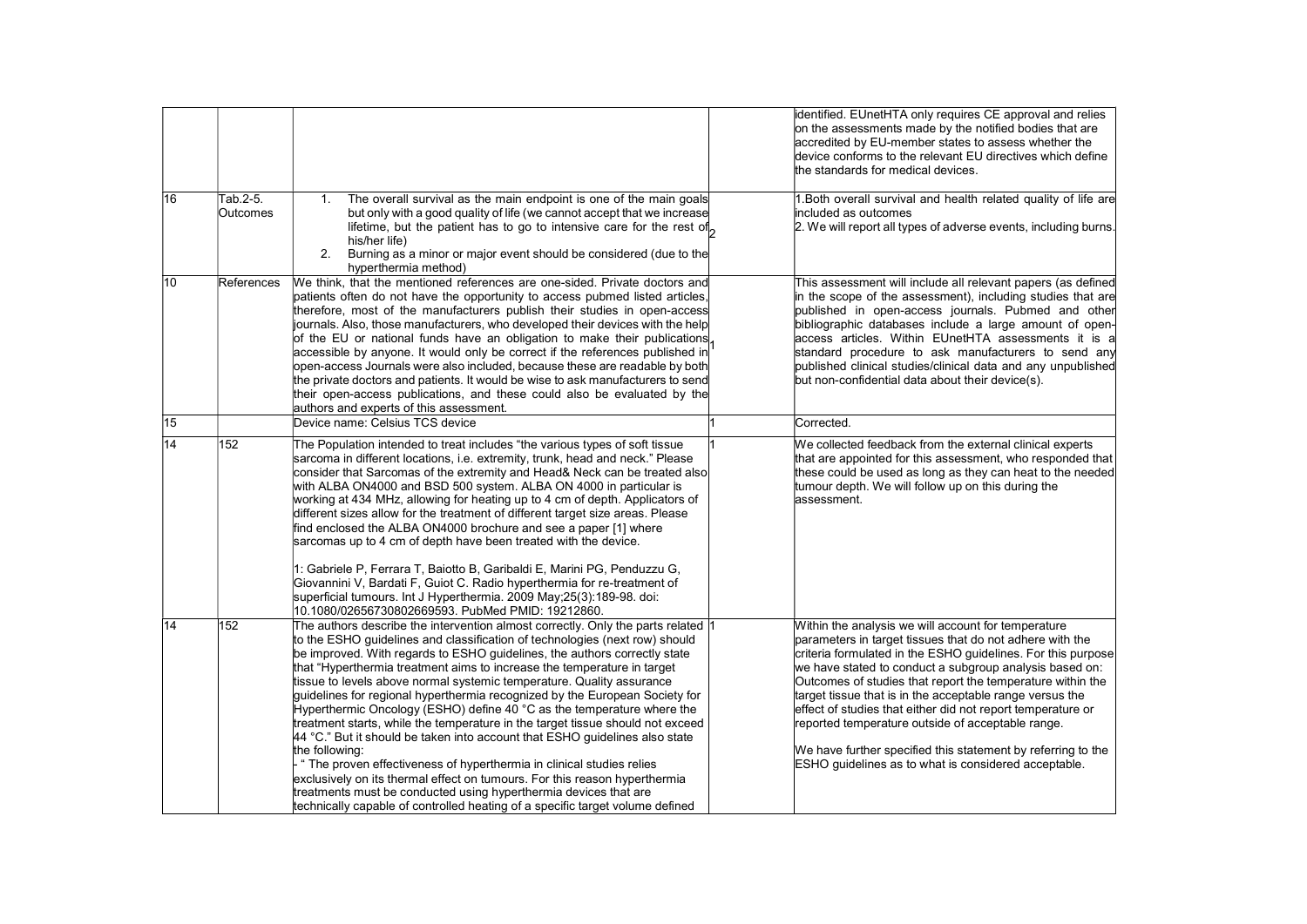|    |     | by imaging (CT, MRT) while sparing normal tissue at the same time.               |                                                              |
|----|-----|----------------------------------------------------------------------------------|--------------------------------------------------------------|
|    |     | Technically this can only be achieved by radiating and focusing                  |                                                              |
|    |     | electromagnetic waves on the target volume. Recording the temperature            |                                                              |
|    |     | directly in the target volume or surrounding tissue is pivotal to treatment      |                                                              |
|    |     | quality."                                                                        |                                                              |
|    |     | "Hyperthermia systems that are not able to achieve a temperature rise in         |                                                              |
|    |     | the target volume up to between 40 and 43 °C, or devices that do not intend      |                                                              |
|    |     | to measure temperatures, cannot be regarded as hyperthermia devices in           |                                                              |
|    |     | terms of this recommendation."                                                   |                                                              |
|    |     |                                                                                  |                                                              |
|    |     | " This guideline for deep regional hyperthermia is limited to "phased array"     |                                                              |
|    |     | hyperthermia systems as the authors feel that patients in the western world      |                                                              |
|    |     | are more adequately treated with "phased array" systems because the              |                                                              |
|    |     | surface fat layer thickness in the relevant body region is often more than 2     |                                                              |
|    |     | cm (see also appendix 7.1)."                                                     |                                                              |
|    |     | Important aspect to be considered when evaluating hyperthermia device is         |                                                              |
|    |     | that they have to be able to achieve the target temperature of 41-43 °C          |                                                              |
|    |     | measured by multiple sensors (one or 2 sensors are not enough) for the           |                                                              |
|    |     | entire duration of the treatment (60 minutes above 41°). Indeed it has been      |                                                              |
|    |     | seen that thermal dose is related to the clinical outcomes [2]. This is          |                                                              |
|    |     | explained by the fact that hyperthermia main effects are related to achieved     |                                                              |
|    |     | temperature for 60 minutes treatment [3]:                                        |                                                              |
|    |     | DNA repair inhibition is effective at temperature $>$ 40 $^{\circ}$ C            |                                                              |
|    |     | Blood vessels open up and thus re-oxygenation happens at temperature             |                                                              |
|    |     | >40 °C and < 44°C.                                                               |                                                              |
|    |     |                                                                                  |                                                              |
|    |     | 2. Franckena M, Fatehi D, de Bruijne M, Canters RA, van Norden Y, Mens           |                                                              |
|    |     | JW, van Rhoon GC, van der Zee J. Hyperthermia dose-effect relationship in        |                                                              |
|    |     | 420 patients with cervical                                                       |                                                              |
|    |     | cancer treated with combined radiotherapy and hyperthermia. Eur J Cancer.        |                                                              |
|    |     | 2009 Jul;45(11):1969-78. doi: 10.1016/j.ejca.2009.03.009. Epub 2009 Apr 8.       |                                                              |
|    |     | PubMed PMID: 19361982.                                                           |                                                              |
|    |     | 3: Crezee H, van Leeuwen CM, Oei AL, Stalpers LJ, Bel A, Franken NA, Kok         |                                                              |
|    |     | HP. Thermoradiotherapy planning: Integration in routine clinical practice. Int J |                                                              |
|    |     | Hyperthermia.                                                                    |                                                              |
|    |     | 2016;32(1):41-9. doi: 10.3109/02656736.2015.1110757. Epub 2015 Dec 15.           |                                                              |
|    |     | Review. PubMed PMID: 26670625.                                                   |                                                              |
| 14 | 152 | With regards to classification of hyperthermia devices the authors didn't        | We collected feedback from the external clinical experts     |
|    |     | consider that hyperthermia RF devices can be radiative, as Pyrexar and Alba      | that are appointed for this assessment, who responded that   |
|    |     | devices, or capacitive (all the others devices mentioned by the authors).        | this is a debatable issue and has not been resolved.         |
|    |     | Technical differences between radiative and capacitive systems have to be        | However, as long as the temperature measurements             |
|    |     | taken into account by the authors. The ESHO Guidelines for Deep                  | indicate that a temp of 39-45C is attainable, the experts do |
|    |     | Hyperthermia state that "patients in the western world are more adequately       | not see any problem with any system. However, the user       |
|    |     | treated with "phased array" systems because the surface fat layer thickness      | has to be aware of the limitations of these two systems and  |
|    |     | in the relevant body region is often more than 2 cm (see also appendix 7.1)."    | has to take needed precautions.                              |
|    |     | Please find here enclosed a paper [4]showing differences between the             |                                                              |
|    |     | radiative and capacitive hyperthermia technologies and their impact on the       | Within the assessment we will describe the technology and    |
|    |     | clinical performances, both on phantom and patients. As it is possible to see    | we will report that devices can be capacitive or radiative.  |
|    |     | from this paper radiative phased array systems, as BSD-2000 and the 4            |                                                              |
|    |     | waveguides phased array working at 70 MHz, as ALBA 4D, evaluated on the          |                                                              |
|    |     |                                                                                  |                                                              |